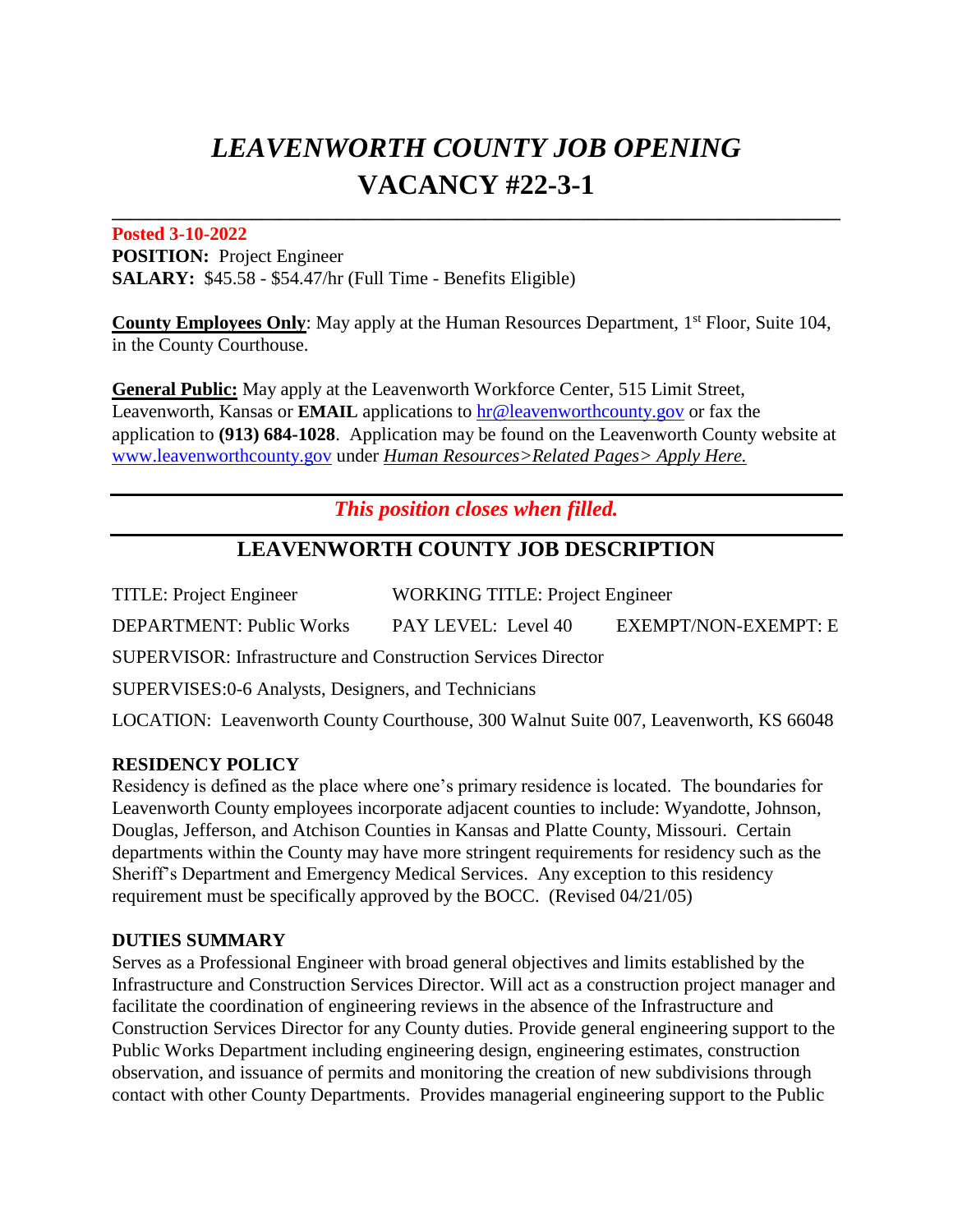Works Department including the planning, organization, and management of engineering design development, engineering reports, project estimates, schedule, and validation of engineering activities. Plans, organizes, supervises and directs the activities from concept through construction of bridges, roads, and culvert replacement projects. Administers Road Improvement Benefit Districts and Department Archives.

| PERCENTAGE OF TIME | <b>ACCOUNTABILITIES</b>                                                                                                 |
|--------------------|-------------------------------------------------------------------------------------------------------------------------|
| 15%                | Engineering review for public works projects.                                                                           |
| 20%                | Management of AE firms awarded public works<br>projects.                                                                |
| 30%                | Project review of AE firms design, reports, and calculations<br>for awarded public works projects and private develops. |
| 10%                | Project evaluation of consultant firms awarded public works<br>right-of-way acquisition.                                |
| 5%                 | Engineering Design, Engineering Reports, and Engineering<br>Calculations for public works projects.                     |
| 5%                 | Engineering evaluation of public works right-of-way<br>acquisition.                                                     |
| 5%                 | Preparation of Engineering Estimates for road improvement<br>projects.                                                  |
| 5%                 | Reviews citizen complaints, prepares and submits official<br>response.                                                  |
| 5%                 | Evaluates permit request and prepares staff recommendation.                                                             |

#### **MINIMUM SKILLS AND KNOWLEDGE** (\*Required prior to employment)

- Skill in the use of AutoCad Civil 3D and Microsoft Excel
- Skill in communicating clearly and concisely.  $*$
- Knowledge of civil engineering principles, methods and techniques. \*
- Knowledge of civil works construction procedures. \*
- Skill in managing design and construction processes of public works projects, including roadway design, right-of-way acquisition, bridges and appurtenant installations and structures.\*
- Knowledge of current design standards for civil engineering public works improvements.\*
- Skill in planning, scheduling, managing and coordinating a civil works program including roadway design, right-of-way acquisition, and construction.\*
- Knowledge in innovative design concepts, rural and low volume safety design standards, and traffic engineering concepts.
- Knowledge of surface water management requirements, techniques and experience with surface water management policies.
- Knowledge of public work planning principals and funding sources to include capital improvements plans, bonding, benefit districts, storm water districts, and sewer districts.
- Knowledge of Federal and State construction guidelines and funding processes.
- Skill in planning, organizing, directing, monitoring and supervising work of others.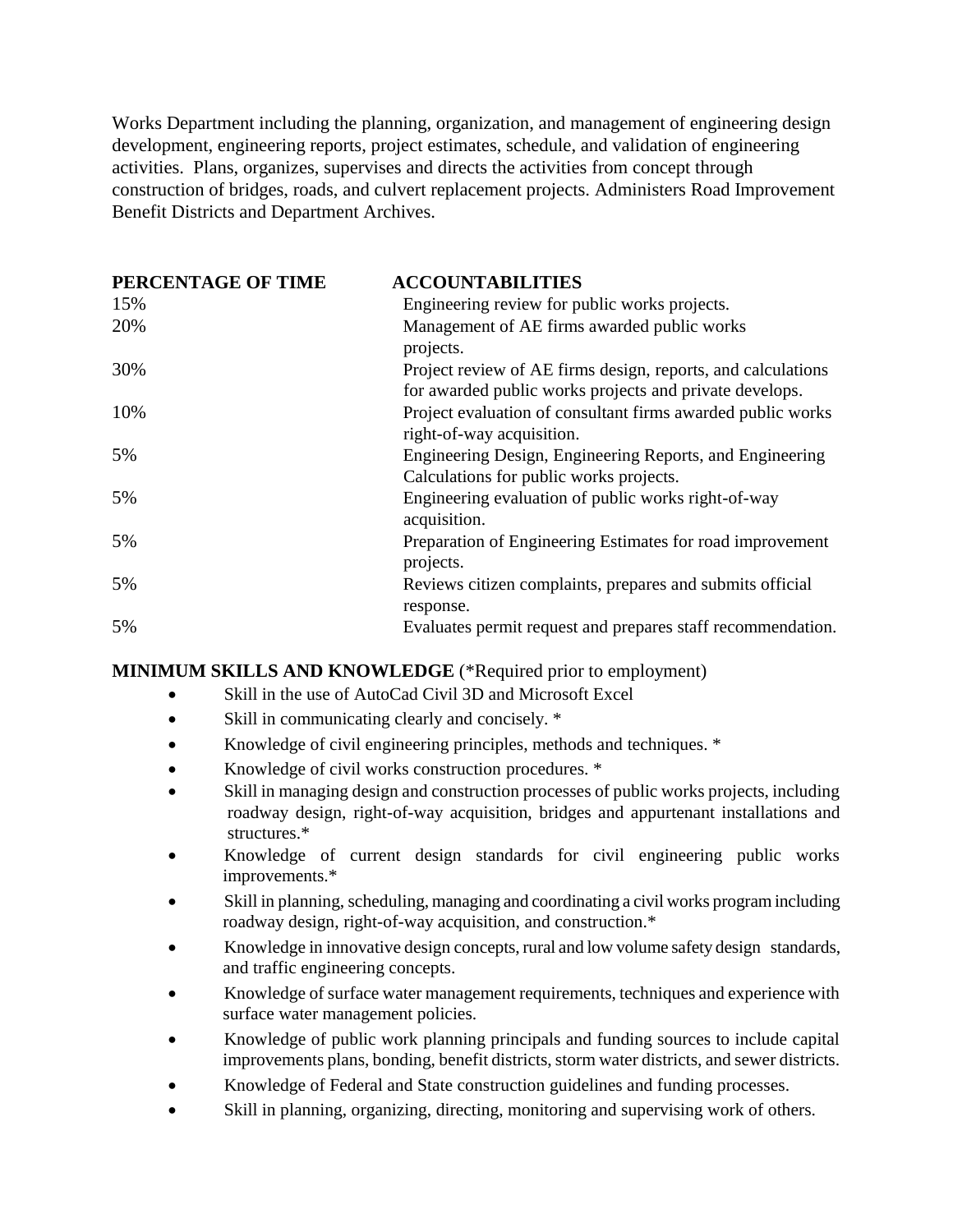- Skill of computers and software.
- Knowledge of department policies and procedures, including safety.

**HUMAN RELATIONS** (This is not an inclusive list, other tasks/duties may be assigned.) Candidate will work closely with department staff, coordinate with other County Departments, local government officials and with State and Federal personnel in developing the required reports, design documents, and funding sources, permitting, and construction. Candidate will determine resources required for successful program needs for road and bridge work, the type and amount of funding, and collaborate with other departments as required. Candidate will be capable of developing and managing construction programs within the department and through the bid/award process. Candidate will be capable of discussing and formally reporting on resources available, phases of work and funding, and be able to communicate resolutions for deficiencies. Candidate will work with other county departments to provide technical assistance, management support or as assigned by the Infrastructure and Construction Services Director. Candidate will be capable of conducting performance reviews and mentoring staff to assist them a career path and achievement of potential.

**ILLUSTRATIVE TASKS** (This is not an inclusive list, other tasks/duties may be assigned.)

- 1. Provides general engineering support to the Infrastructure and Construction Services Director.
- 2. Manages engineering projects, reports, and future planning.
- 3. Reviews engineering design for all proposed improvements submitted to the Public Works Department.
- 4. Provides recommendations to whether engineering design on proposed projects is performed in house or by consultant; recommends performance of right-of-way acquisition;
- 5. Performs solicitation and analysis of bids for construction contracts; recommends performance of inspection and engineering and oversees preparation and negotiation of contract for engineering services for such cases; reviews plans and survey plats.
- 6. Generates plans and specifications; visits right-of-way acquisitions and constructions sites; develops plans for maintenance of bridges and drainage structures. In all of the above, keeps the Infrastructure and Construction Services Director apprised of status.
- 7. Performs verbal presentations of proposed projects to various groups.
- 8. Reviews plats and provides comments to Planning & Zoning and County Survey staff. Maintains liaison with Planning & Zoning through plat approval process.
- 9. Reviews work performed by outside consultants for compliance with County Standards.
- 10. Administers road improvement benefit districts to include estimates, scheduling, and feasibility.
- 11. Responsible for review and approval of right-of way, utility and house-moving permits.
- 12. Responds to citizen complaints regarding county road conditions. Liaison with Road and Bridge Superintendent and Director on addressing road complaints.

#### **MINIMUM QUALIFICATIONS**

Must have a Bachelor's Degree in Civil Engineering from an accredited college. Licensed as a Professional Engineer in the State of Kansas. Minimum 3-5 years' experience in the industry,